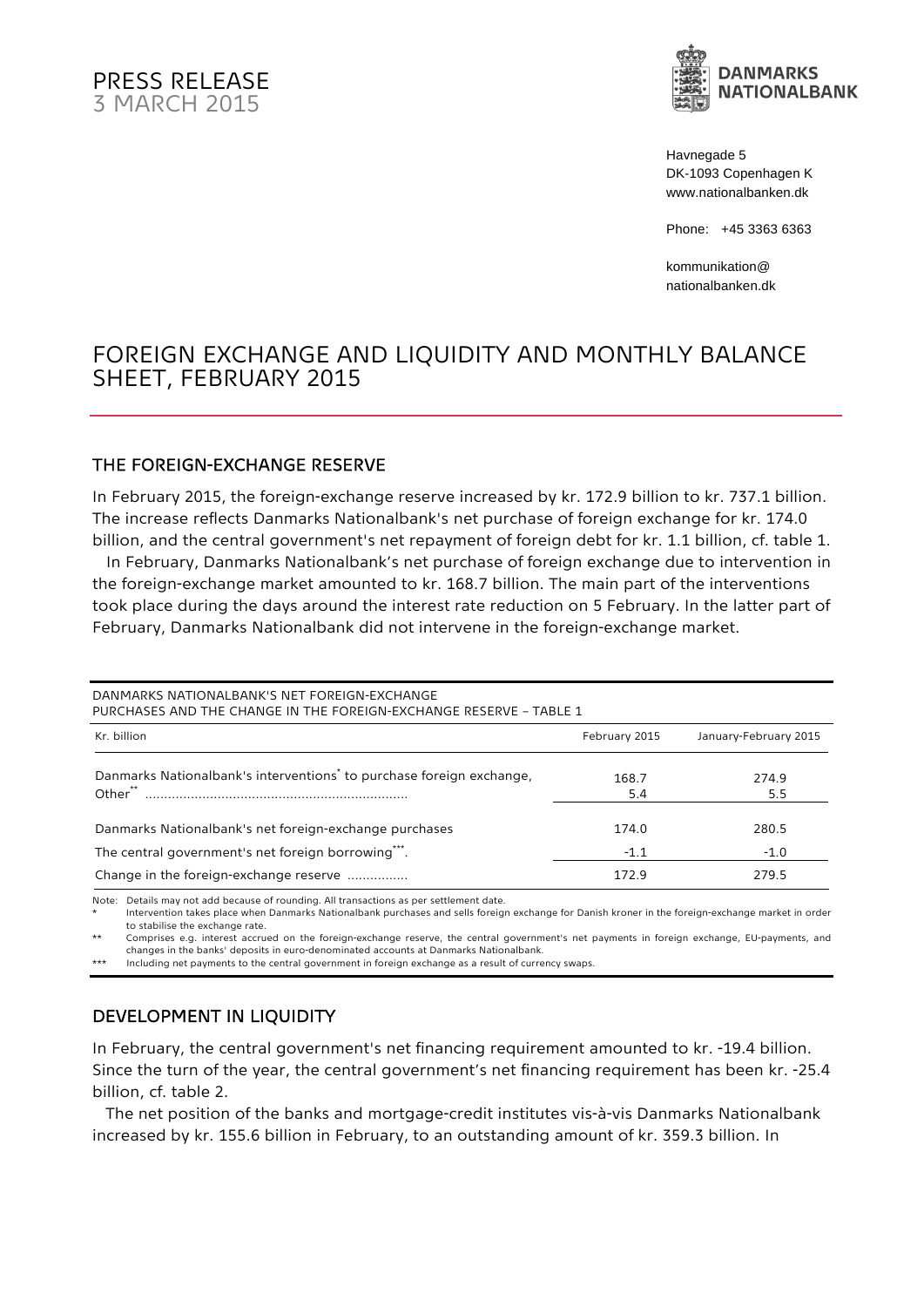February, Danmarks Nationalbank's net foreign-exchange purchases increased the net position by kr. 174.0 billion.

| IMPACT OF VARIOUS FACTORS ON THE NET POSITION OF THE BANKS<br>AND MORTGAGE-CREDIT INSTITUTES VIS-À-VIS DANMARKS NATIONALBANK - TABLE 2 |               |                       |  |  |  |
|----------------------------------------------------------------------------------------------------------------------------------------|---------------|-----------------------|--|--|--|
| Kr. billion                                                                                                                            | February 2015 | January-February 2015 |  |  |  |
| The central government's net financing                                                                                                 | $-19.4$       | $-25.4$               |  |  |  |
| Redemption on domestic central-government debt <sup>*</sup>                                                                            | 0.0           | 0.0                   |  |  |  |
|                                                                                                                                        | 1.6           | $-6.1$                |  |  |  |
| The central government's gross domestic financing requirement                                                                          | $-17.8$       | $-31.4$               |  |  |  |
| The central government's gross domestic borrowing***                                                                                   | 1.0           | 10.5                  |  |  |  |
| The central government's liquidity impact                                                                                              | $-18.8$       | $-41.9$               |  |  |  |
| Danmarks Nationalbank's net foreign-exchange purchases                                                                                 | 174.0         | 280.5                 |  |  |  |
| Danmarks Nationalbank's net bond purchases                                                                                             | 0.2           | $-0.7$                |  |  |  |
|                                                                                                                                        | 0.1           | 1.4                   |  |  |  |
|                                                                                                                                        | 155.6         | 239.3                 |  |  |  |

Note: Details may not add because of rounding. All transactions as per settlement date.

\* Including krone-denominated payments by the central government in currency swaps.

\*\* Comprises, *inter alia*, net bond purchases by the government funds and net collateral for the government's swap portfolio.<br>\*\*\* Gross long-term borrowing, net short-term borrowing and krone-denominated payments to the c

Gross long-term borrowing, net short-term borrowing and krone-denominated payments to the central government in currency swaps. \*\*\*\* Comprises e.g. changes in banknotes and coins in circulation.

### DANMARKS NATIONALBANK'S INTEREST RATES

Since 6 July 2012 the discount rate has been 0.00 per cent, since 1 June 2012 the currentaccount interest rate has been 0.00 per cent, since 20 January 2015 the lending rate has been 0.05 per cent and since 6 February 2015 the rate of interest on certificates of deposit has been -0.75 per cent.

Enquiries can be directed to Karsten Biltoft on tel.: (+45) 33 63 60 21.